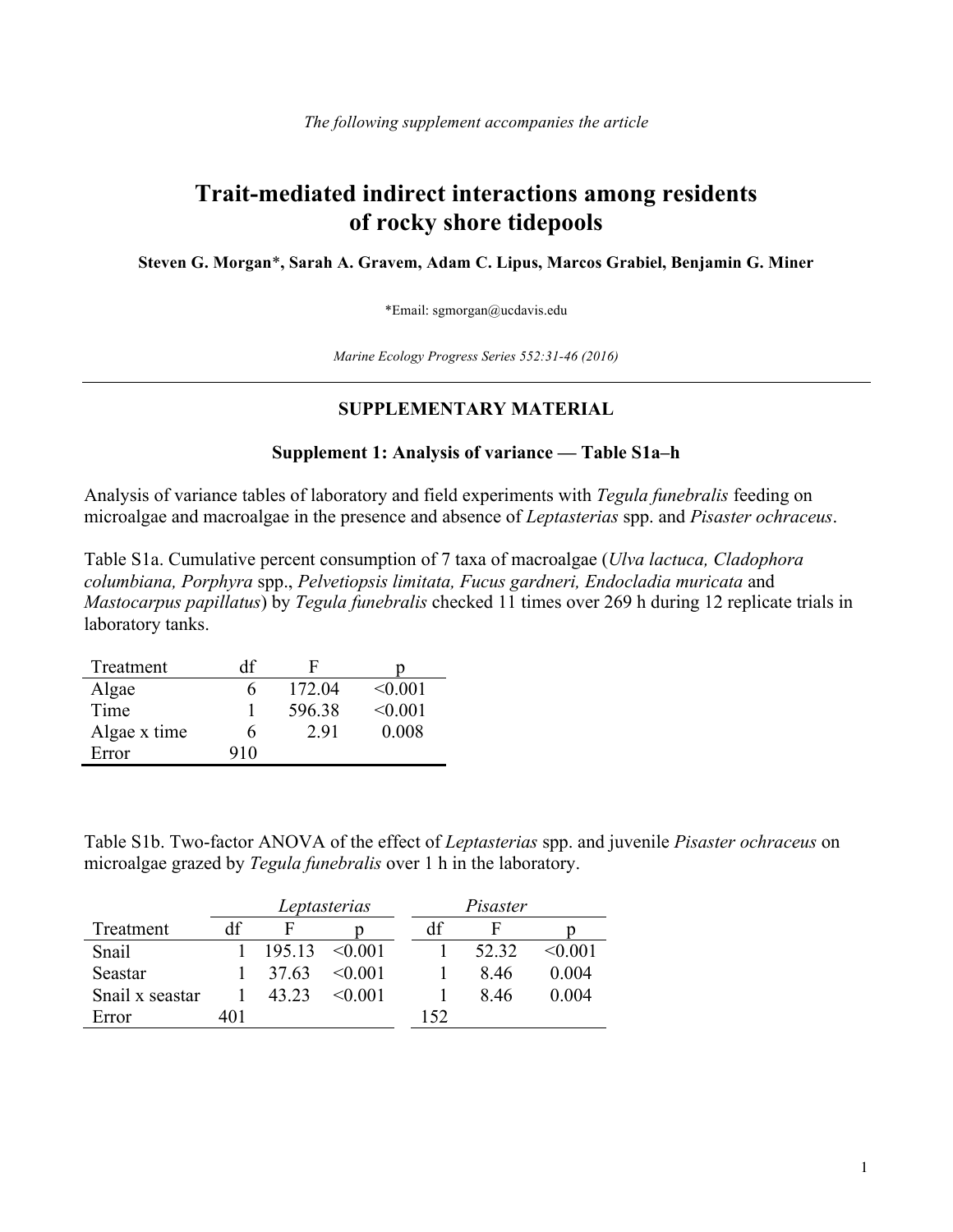Table S1c. One-factor ANOVA of the effect of *Leptasterias* spp. and juvenile *Pisaster ochraceus* on time out of water by *Tegula funebralis* over 1 h in the laboratory.

|           |     |       | Leptasterias |     | Pisaster |        |  |
|-----------|-----|-------|--------------|-----|----------|--------|--|
| Treatment |     |       |              |     |          |        |  |
| Seastar   |     | 32.49 | $<$ 0.01     |     | 70.09    | <∩ ∩∩1 |  |
| Error     | -54 |       |              | 100 |          |        |  |

Table S1d. One-factor ANOVA of the effect of caged adult *Pisaster ochraceus* on the number of *Tegula funebralis* grazing and the amount of *Ulva lactuca* grazed over 8 h in the laboratory.

| Snails grazing |  |      |       | Algae grazed |  |  |                                  |  |
|----------------|--|------|-------|--------------|--|--|----------------------------------|--|
| Treatment df   |  |      |       | Treatment df |  |  |                                  |  |
| Seastar        |  | 4.29 | 0.002 | Seastar      |  |  | $1 \quad 11.76 \quad \leq 0.001$ |  |
| Error          |  |      |       | Error        |  |  |                                  |  |

Table S1e. Effect of *Leptasterias* spp. on microalgae grazed, grazing activity and time out of water of small (<12 mm), medium (12-18 mm) and large (>18 mm) *Tegula funebralis* over 1 h in laboratory tanks.

|            |                | Leptasterias   |        |             |  |  |
|------------|----------------|----------------|--------|-------------|--|--|
| Response   | Treatment      | df             | F      | n           |  |  |
| Algae      | Snail size     | 3              | 24.39  | < 0.001     |  |  |
| grazed     | Seastar        | 1              | 83.21  | < 0.001     |  |  |
|            | Size x seastar | 3              | 8.15   | < 0.001     |  |  |
|            | Error          | 165            |        |             |  |  |
| Snails     | Snail size     | 2              | 1.34   | 0.265       |  |  |
| grazing    | Seastar        | 1              | 112.91 | < 0.001     |  |  |
|            | Size x seastar | $\mathcal{L}$  | 1.89   | 0.155       |  |  |
|            | Error          | 150            |        |             |  |  |
| Snails out | Snail size     | $\mathfrak{D}$ | 1.25   | 0.290       |  |  |
| of water   | Seastar        | 1              | 154.31 | ${}< 0.001$ |  |  |
|            | Size x seastar | $\mathfrak{D}$ | 1.69   | 0.188       |  |  |
|            | Error          | 150            |        |             |  |  |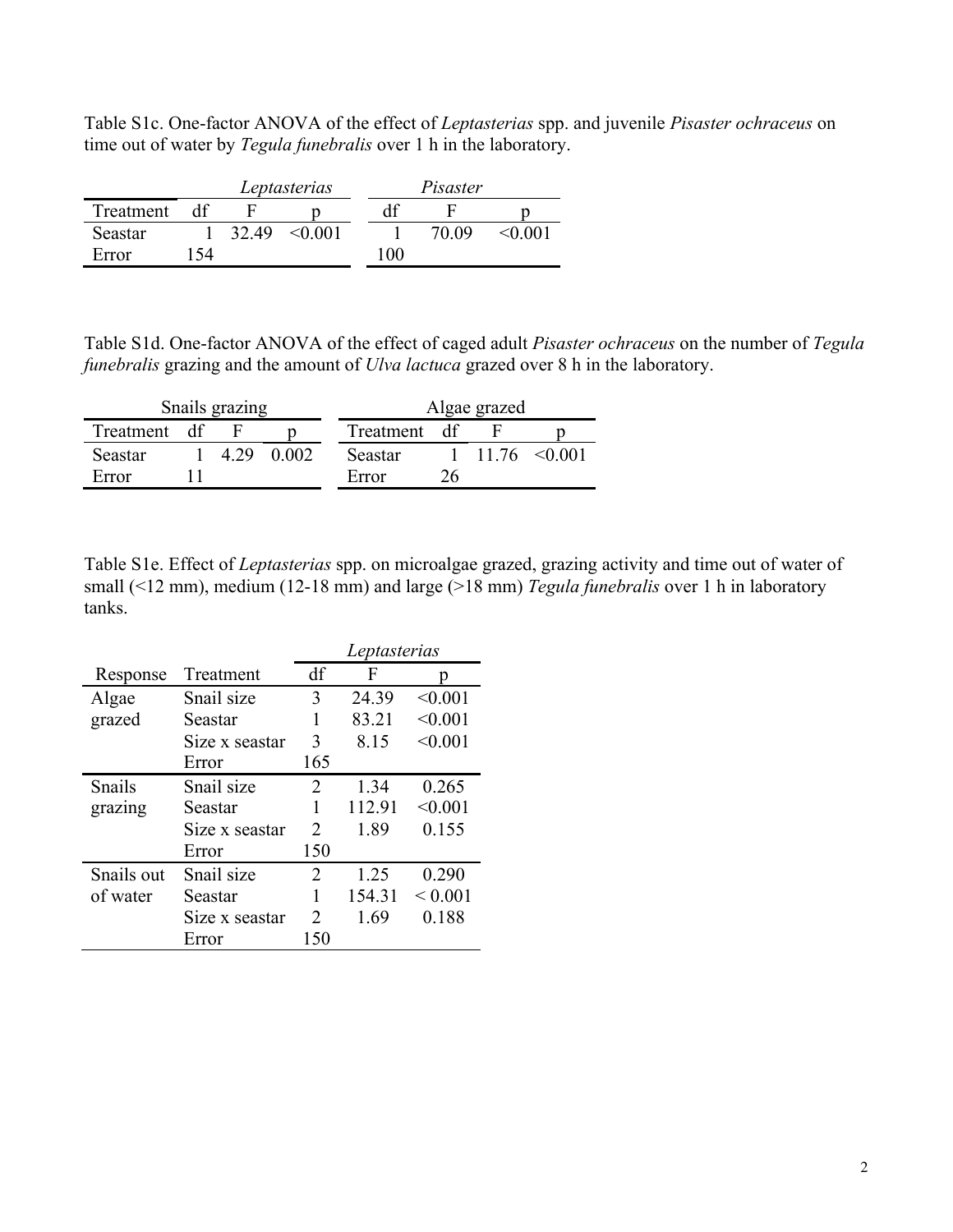Table S1f. Effect of *Leptasterias* spp. on microalgae grazed, grazing activity and tine out of water for starved or fed *Tegula funebralis* for 1 week and then exposed to seastars over 1 h in laboratory tanks.

|            |                  | Leptasterias                |        |             |  |
|------------|------------------|-----------------------------|--------|-------------|--|
| Response   | Treatment        | df                          | F      | p           |  |
| Algae      | Snail hunger     | 2                           | 90.70  | < 0.001     |  |
| grazed     | Seastar          |                             | 33.93  | < 0.001     |  |
|            | Hunger x seastar | $\mathcal{D}_{\mathcal{L}}$ | 2.36   | 0.097       |  |
|            | Error            | 219                         |        |             |  |
| Snails     | Snail hunger     | 1                           | 60.88  | ${}< 0.001$ |  |
| grazing    | Seastar          |                             | 71.39  | ${}< 0.001$ |  |
|            | Hunger x seastar |                             | 3.44   | 0.065       |  |
|            | Error            | 198                         |        |             |  |
| Snails out | Snail hunger     |                             | 8.14   | 0.005       |  |
| of water   | Seastar          |                             | 137.94 | ${}< 0.001$ |  |
|            | Hunger x seastar |                             | 0.22   | 0.640       |  |
|            | Error            | 198                         |        |             |  |

Table S1g. Two-factor ANOVA of the effect of waterborne cues from adult *Pisaster ochraceus* on microalgae and *Ulva lactuca* grazed by *Tegula funebralis* 0 - 15 cm, 60 - 75 cm and 120 - 135 cm away on flowthrough seawater tables for 16 h in the laboratory. Degrees of freedom used for the numerator (num) and denominator (den) are listed because the spit plot design necessitates different error degrees of freedom (denominator) for each term in the model.

|                    | Microalgae   |       |              | Ulva         |       |         |
|--------------------|--------------|-------|--------------|--------------|-------|---------|
| Treatment          | df(num, den) |       |              | df(num, den) |       |         |
| Seastar            | 1, 27.12     | 49.36 | $\leq 0.001$ | 1, 26.96     | 19.09 | < 0.001 |
| Distance           | 3, 27.58     | 65.17 | $\leq 0.001$ | 3, 28.29     | 4.34  | 0.012   |
| Seastar x distance | 3, 27.12     | 13.27 | < 0.001      | 3, 26.97     | 2.91  | 0.053   |

Table S1h. One-factor ANOVA of the effect of *Leptasterias* spp. on microalgae grazed and *Tegula funebralis* out of water and *Pisaster ochraceus* on snails grazing *Ulva lactuca* grazed and out of water in tidepools for  $\sim$  5 h.

|                       |                         |    | Leptasterias      |       |                 | Pisaster                               |         |         |  |
|-----------------------|-------------------------|----|-------------------|-------|-----------------|----------------------------------------|---------|---------|--|
| Factor                | Treatment df            |    | F                 |       | Factor          | df                                     | F       |         |  |
| Algae<br>grazed Error | Seastar                 | 14 | $1 \t1.81 \t0.20$ |       | Grazing         | $\begin{array}{c} 1 \end{array}$<br>24 | 0.47    | 0.499   |  |
| water                 | Out of Seastar<br>Error | 38 | 1 11.24           | 0.002 | Out of<br>water | 39                                     | 1 18.28 | < 0.001 |  |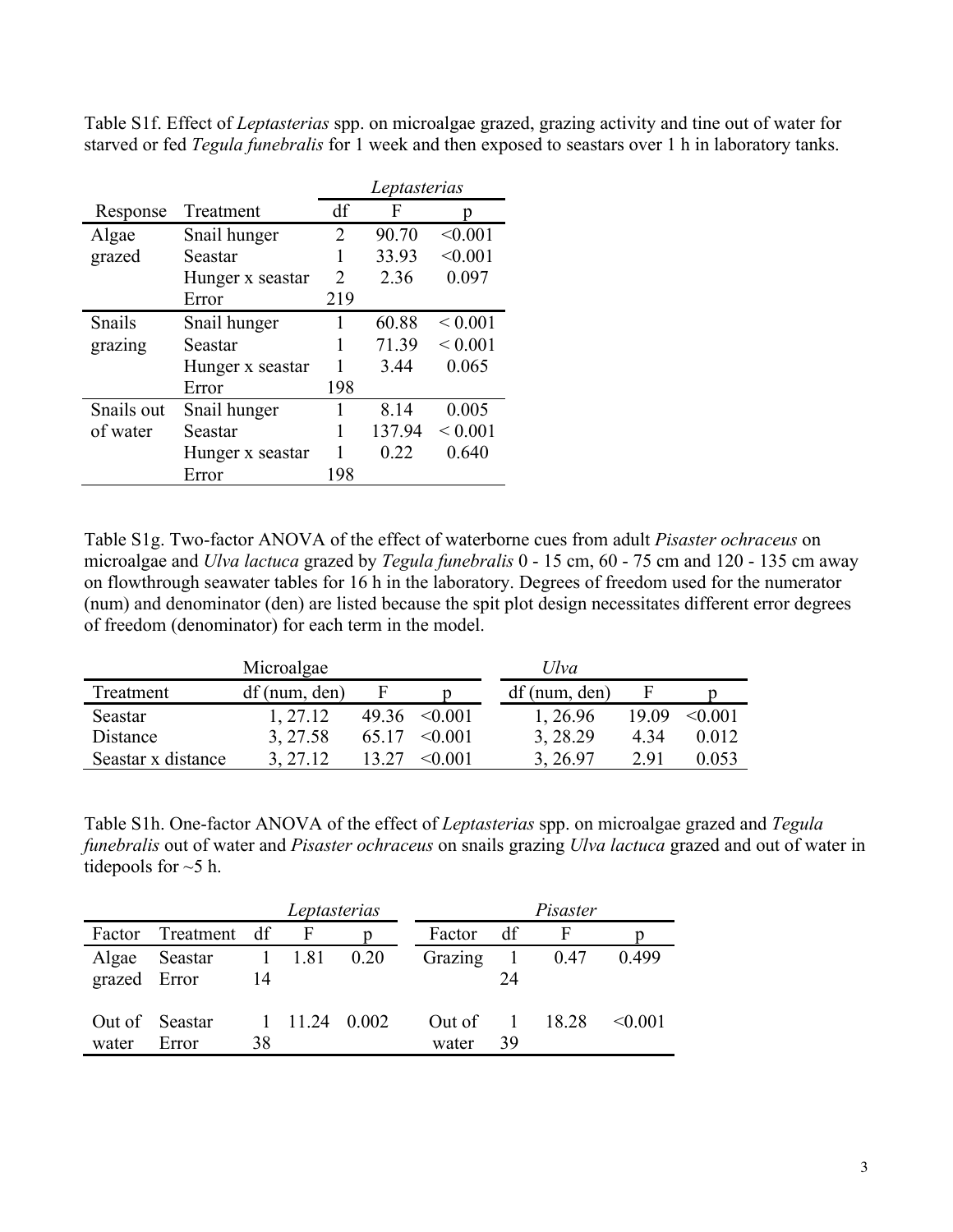## **Supplement 2: Initial size and hunger experiments**

Using the data from the 1-hour experiments with *Leptasterias* spp. and juvenile *Pisaster ochraceus*, we examined whether small (< 13 mm diameter) or large *Tegula funebralis* (14 – 40 mm) reacted differently to each predator and if snail size affected the strength of trait-mediated indirect interactions (TMII). For *Leptasterias* spp. experiments, we conducted 82 and 41replicate trials in mesocosms for large and small snails, respectively, and we recorded algae grazed for 64 of the replicates and tine out of water for 44 of the replicates. For experiments with juvenile *P. ochraceus*, we conducted 30 and 27 replicated trials for large and small snails, respectively. We also examined whether snails held for 3 d without food or snails collected the day of the experiment reacted differently to *Leptasterias* spp.  $(n = 14$  and 13 for starved and fed snails, respectively, and  $n = 27$  for algae grazed and  $n = 12$  for time out of water). We also conducted seastar only and no seastar controls  $(n = 9$  each). Data were analyzed using separate 2-factor analysis of variance (ANOVA) to determine the main interactive effects of snail treatment (size and hunger) and seastar treatment (present or absent) on the proportion of microalgae grazed and time spent out of water following arcsine square-root transformation of data.

Neither size nor hunger accounted for the collective responses of snails to seastars. Small snails grazed and fled from the water as much as large snails in response to both *Leptasterias* spp. (Fig. S1a, Table S2a; grazing: Snail size:  $F_{(1,1)} = 9.5$ , p = 0.002; Seastar treatment:  $F_{(1,238)} = 26.9$ , p < 0.001; Seastar treatment x Snail size:  $F_{(1,238)} = 1.6$ , p = 0.209; habitat shift: Snail size:  $F_{(1,1)} = 0.7$ , p = 0.390; Seastar treatment:  $F_{(1,238)} = 88.2$ , p < 0.001; Seastar treatment x Snail size:  $F_{(1,238)} = 0.2$ , p = 0.628) and juvenile *Pisaster ochraceus* (grazing: Snail size:  $F_{(1,1)} = 2.1$ ,  $p = 0.154$ ; Seastar treatment:  $F_{(1,110)} = 41.8$ ,  $p <$ 0.001; Seastar treatment x Snail size:  $F_{(1,110)} = 1.6$ , p = 0.253; habitat shift: Snail size:  $F_{(1,1)} = 0.3$ , p = 0.0.588; Seastar treatment:  $F_{(1,110)} = 151.9$ , p < 0.001; Seastar treatment x Snail size:  $F_{(1,110)} = 0.3$ , p = 0.576).

Starved snails grazed and fled from the water as much as fed snails in response to *Leptasterias*  spp. (Fig. S1b, Table S2b; grazing: Snail hunger:  $F_{(1,1)} = 2.8$ , p = 0.104; Seastar treatment:  $F_{(1,50)} = 7.9$ , p = 0.007; Seastar treatment x Snail hunger:  $F_{(1,50)}$  < 0.1, p = 0.989; habitat shift: Snail hunger:  $F_{(1,1)}$  = 0.4,  $p = 0.539$ ; Seastar treatment:  $F_{(1,20)} = 3.9$ ,  $p = 0.062$ ; Seastar treatment x Snail hunger:  $F_{(1,20)} = 0.8$ ,  $p = 0.062$ 0.378). Hunger trials were not conducted with *Pisaster ochraceus*.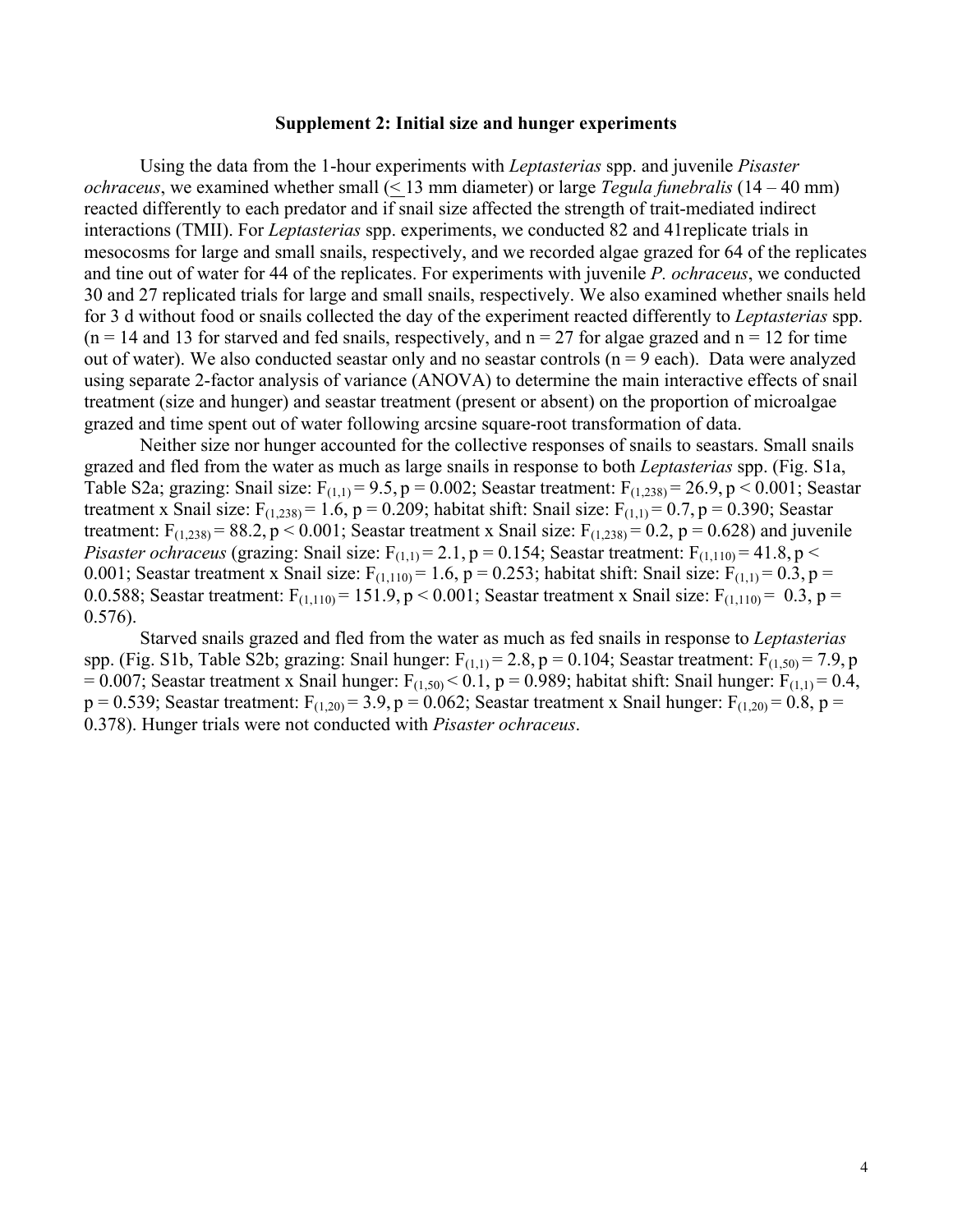Table S2a. Effect of *Leptasterias* spp. and juvenile *Pisaster ochraceus* on microalgae grazed and time out of water of small  $($   $\leq$  13 mm) and large (>13 mm) *Tegula funebralis* in seawater tanks in the laboratory over 1h.

|        |                | Leptasterias |       |         | Pisaster |        |         |
|--------|----------------|--------------|-------|---------|----------|--------|---------|
|        | Treatment      | df           | F     |         | df       | F      |         |
| Algae  | Snail size     |              | 9.53  | 0.002   |          | 2.06   | 0.154   |
| grazed | Seastar        |              | 26.87 | < 0.001 |          | 41.82  | < 0.001 |
|        | Size x seastar |              | 1.59  | 0.209   |          | 1.32   | 0.253   |
|        | Error          | 238          |       |         | 110      |        |         |
| Out of | Snail size     |              | 0.74  | 0.390   |          | 0.30   | 0.588   |
| water  | Seastar        |              | 88.18 | < 0.001 |          | 151.89 | < 0.001 |
|        | Size x seastar |              | 0.24  | 0.628   |          | 0.31   | 0.576   |
|        | Error          | 238          |       |         | 110      |        |         |

Table S2b. Effect of *Leptasterias* spp. on algae grazed and time out of water of starved and fed *Tegula funebralis* in seawater tanks in the laboratory over 1h.

|        |                  | Leptasterias |         |       |  |  |
|--------|------------------|--------------|---------|-------|--|--|
|        | Treatment        | df           | F       |       |  |  |
| Algae  | Snail hunger     |              | 2.75    | 0.104 |  |  |
| grazed | Seastar          |              | 7.91    | 0.007 |  |  |
|        | Hunger x seastar |              | < 0.001 | 0.989 |  |  |
|        | Error            | 50           |         |       |  |  |
| Out of | Snail hunger     |              | 0.39    | 0.539 |  |  |
| water  | Seastar          |              | 3.92    | 0.062 |  |  |
|        | Hunger x seastar | 1            | 0.81    | 0.378 |  |  |
|        | Error            | 20           |         |       |  |  |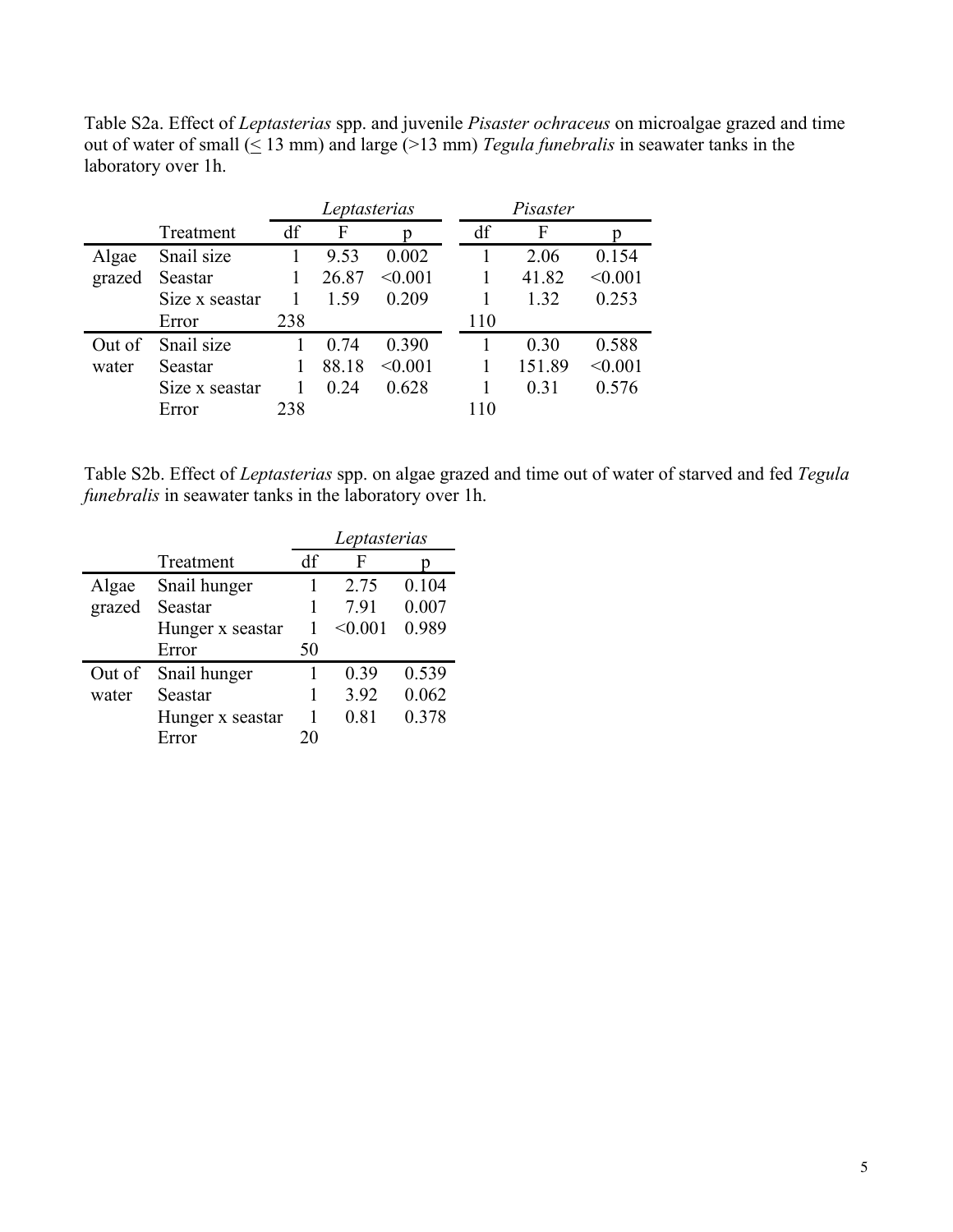

Fig. S1a. *Tegula funebralis* size in the laboratory. Mean (± 1 SE) proportion of microalgae grazed (top) and time spent out of the water (bottom) by small  $( \leq 13 \text{ mm diameter})$  and large ( $> 13 \text{ mm diameter})$  *T*. *funebralis* in the presence and absence of *Leptasterias* spp. (left) and juvenile *Pisaster ochraceus* (right) after 1 h in the laboratory.